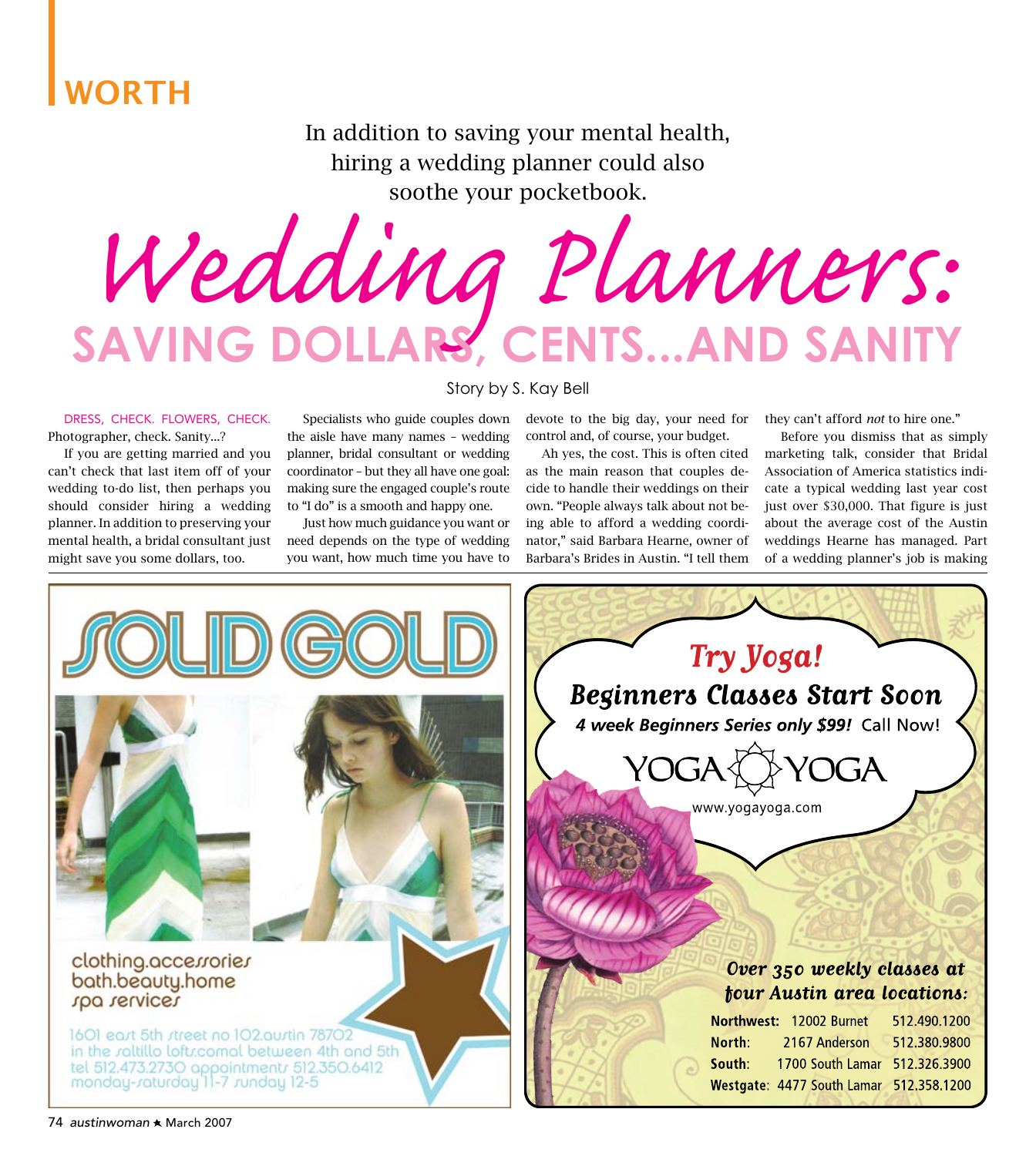More great wedding resources and tips can be found on page 85 in **austinwoman's** shop wedding guide

sure that sum is well-spent.

 "A coordinator is going to be able to get the best value for services," said Hearne. "Many couples waste money hiring a vendor that has a bad reputation. We hear and see it all. If we talk to one bride who's had a bad experience, we note that. We won't be using that vendor. You spend more money in the long run if you have to cancel contracts and get a new vendor at the last moment."

### Begin with a Budget

 Managing wedding money has increasingly become a top priority for couples, especially since nowadays they, not the bride's parents, tend to foot cases, parents are contributing some, but primarily it is the couples," said Hearne. "Most are in their 30s, so they have careers and assets and have been saving for this special day."

 The first step: Know exactly what you have to spend. Obviously a planner can come in handy if you've got \$100,000 to dedicate to your wedding. Hearne has managed some at that level, complete with fireworks and special gifts for guests, but she also works with more budget-conscious brides. In these cases, expert

advice is perhaps even more critical since with less money, you have to make every dollar count.

 Being realistic and upfront about each of those dollars is crucial. "Most couples, and family members, if they're involved, find it very hard to actually say an amount," said Hearne. "But once they do, then the process begins."

### Factoring in the Fee

 Of course, your budget also must take into account your planner's fee. Wedding coordinator charges are as varied as the events they "People

> a flat fee based on the wedding's overall cost. In these cases, the national average is around 15%, but remember, that is an average. Higher or lower percentage rates are

the bill. "In some Barbara Hearne, owner manage. Some collect they can't afford *not* percentage<br>not unusual. always talk about not being able to afford a wedding coordinator," said of Barbara's Brides in Austin. "I tell them to hire one."

 Other consultants charge by the hour or offer á la carte prices for specif-

ic services. This could be the best route if you have been planning your wedding for years and simply need some help with finishing touches.

 If, however, you are starting from scratch or don't know where to start, consultants typically offer packages that combine popular services. These *See WEDDING PLANNERS on page 77*

## **Save Money. Save the Planet!**



**Exceptional Rates Outstanding Service** 1/3 Profits to the Environment\*

# **Why Wouldn't You?**

Good credit or bad, we can help you with your: Home Purchase . Investment Properties . Refinancing and More

> Please Give Us a Call Today! 512-535-7893

\*See our website for details – www.oneearthmortgage.com

wwwdjcsalon 13343 N. Hwy. 183 Suite 400-101 Austin, TX. Phn. (512) 401 - 0352